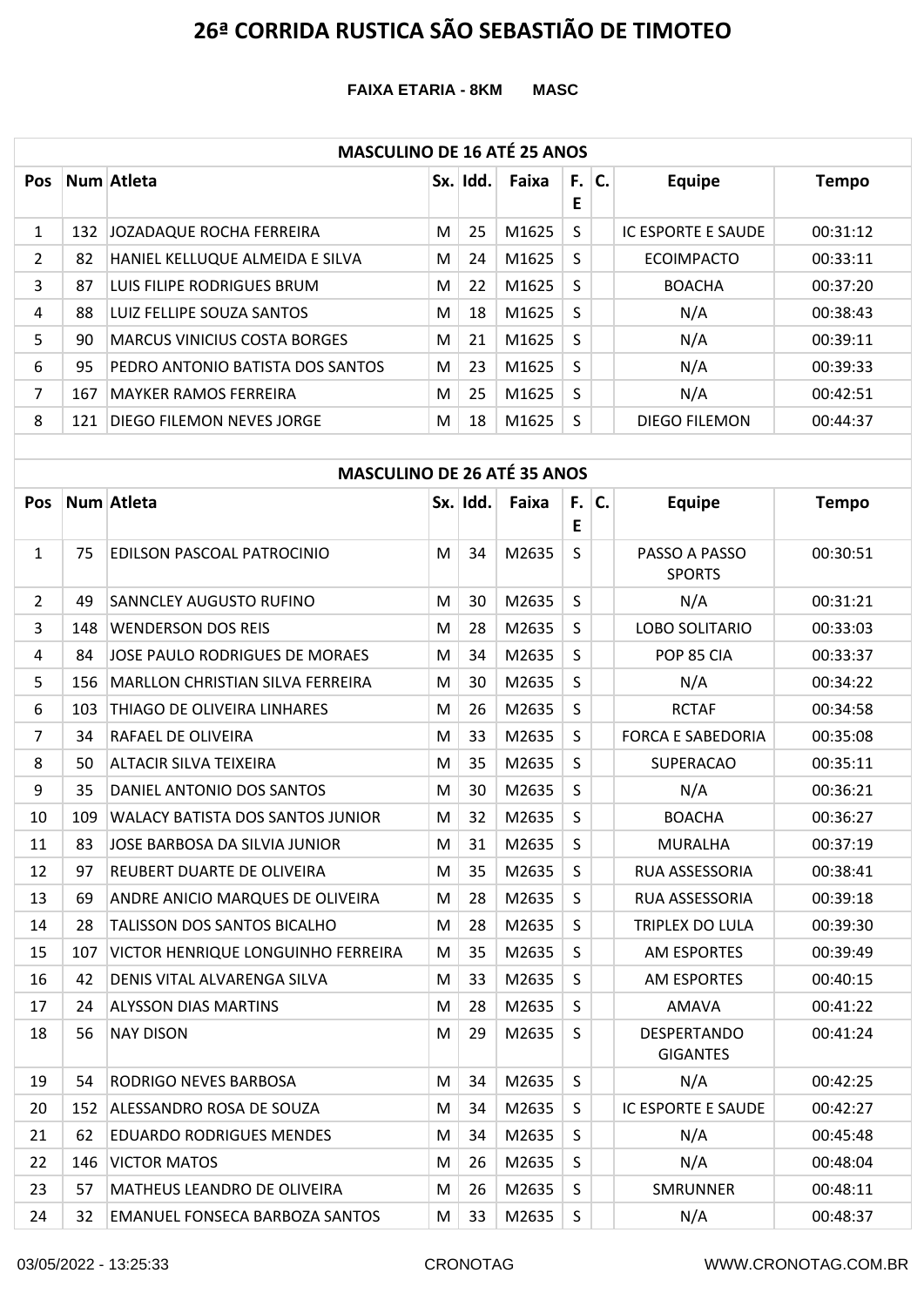### **FAIXA ETARIA - 8KM MASC**

| $\sim$ $-$<br>ر ے | C.A<br>ົ | <b>DRADF</b><br>ΔNΙ<br><b>ARVAI</b><br>$\cdots$<br>∖ราเ<br>- | M | $\sim$<br>33  | $- -$<br>M | -<br> | N   | ・50・23 |
|-------------------|----------|--------------------------------------------------------------|---|---------------|------------|-------|-----|--------|
| $\sim$<br>ZU.     | 44       | LAUREANO DINIZ<br>'IOUBER                                    | M | $\sim$<br>ے ت | ™∠         |       | N/A | 55:06  |

|                | <b>MASCULINO DE 36 ATÉ 45 ANOS</b> |                                         |   |          |       |              |  |                                            |              |  |  |  |
|----------------|------------------------------------|-----------------------------------------|---|----------|-------|--------------|--|--------------------------------------------|--------------|--|--|--|
| Pos            |                                    | Num Atleta                              |   | Sx. Idd. | Faixa | $F.$ C.<br>E |  | <b>Equipe</b>                              | <b>Tempo</b> |  |  |  |
| $\mathbf{1}$   | 29                                 | KLEISON TIAGO SILVA BARRETO             | M | 40       | M3645 | S            |  | <b>AM ESPORTES</b>                         | 00:28:39     |  |  |  |
| $\overline{2}$ | 151                                | <b>ISAAC CUSTODIO</b>                   | M | 39       | M3645 | S            |  | IC ESPORTE E SAUDE                         | 00:31:19     |  |  |  |
| $\overline{3}$ | 19                                 | RONAN FERNANDES CASTRO                  | M | 45       | M3645 | $\mathsf{S}$ |  | N/A                                        | 00:33:07     |  |  |  |
| 4              | 129                                | JOSE COSME DAMIAO                       | M | 43       | M3645 | S            |  | PASSO A PASSO<br><b>SPORTS</b>             | 00:33:42     |  |  |  |
| 5              | 21                                 | <b>GILLITTE OLIVEIRA DUARTE</b>         | м | 40       | M3645 | S            |  | AMAVA                                      | 00:35:44     |  |  |  |
| 6              | 40                                 | <b>FRANCISLEY DA COSTA BHERING</b>      | M | 39       | M3645 | $\mathsf{S}$ |  | PES DE ACO                                 | 00:37:09     |  |  |  |
| $\overline{7}$ | 111                                | <b>WEBER SILVA GUEDES</b>               | м | 40       | M3645 | S            |  | N/A                                        | 00:37:12     |  |  |  |
| 8              | 27                                 | EDUARDO ROBERTO DE OLIVEIRA             | M | 43       | M3645 | S            |  | RUA ASSESSORIA                             | 00:38:04     |  |  |  |
| 9              | 31                                 | <b>MARCOS ANTONIO GONCALVES</b>         | M | 39       | M3645 | S            |  | <b>SUPERACAO</b>                           | 00:38:42     |  |  |  |
| 10             | 112                                | ALEXANDRO FERNANDES FERREIRA            | M | 42       | M3645 | $\mathsf{S}$ |  | IC ESPORTE E SAUDE                         | 00:39:50     |  |  |  |
| 11             | 119                                | LEANDRO FREITAS FURTADO                 | M | 40       | M3645 | $\mathsf{S}$ |  | N/A                                        | 00:40:00     |  |  |  |
| 12             | 58                                 | THIAGO VIANA MIRANDA NUNES              | M | 40       | M3645 | S            |  | N/A                                        | 00:40:18     |  |  |  |
| 13             | 155                                | LEANIR LEVINO A COSTA                   | M | 45       | M3645 | $\mathsf{S}$ |  | <b>SMRUNNER</b>                            | 00:42:00     |  |  |  |
| 14             | 51                                 | EVALDO CEZAR DE SOUZA                   | M | 45       | M3645 | $\mathsf{S}$ |  | N/A                                        | 00:43:20     |  |  |  |
| 15             | 37                                 | <b>IRSAEL REIS ROSA</b>                 | M | 42       | M3645 | $\mathsf{S}$ |  | N/A                                        | 00:44:14     |  |  |  |
| 16             | 47                                 | MAIC FERREIRA BARBOSA                   | M | 39       | M3645 | S            |  | <b>OLEGARIOS</b><br><b>ESPORTES</b>        | 00:44:53     |  |  |  |
| 17             | 43                                 | CALEB RAMOS MIRANDA                     | м | 37       | M3645 | S            |  | N/A                                        | 00:44:57     |  |  |  |
| 18             | 77                                 | <b>EWERTON ALVES MARIANO</b>            | M | 37       | M3645 | $\mathsf{S}$ |  | <b>SMRUNNER</b>                            | 00:47:21     |  |  |  |
| 19             | 38                                 | ALESSANDRO RAMOS PEREIRA                | м | 44       | M3645 | $\mathsf{S}$ |  | <b>SMRUNNER</b>                            | 00:47:22     |  |  |  |
| 20             | 154                                | <b>LUCAS NUNES COTA</b>                 | M | 36       | M3645 | S.           |  | SAMILA ASSESSORIA                          | 00:47:25     |  |  |  |
| 21             | 86                                 | JULIO CESAR DE MELO FARIA               | M | 42       | M3645 | $\mathsf{S}$ |  | <b>JULIO CESAR DE</b><br><b>MELO FARIA</b> | 00:48:15     |  |  |  |
| 22             | 158                                | <b>EVERTON ESTEFANIO GANDRA QUINTAO</b> | м | 38       | M3645 | $\mathsf{S}$ |  | N/A                                        | 00:52:51     |  |  |  |
| 23             | 96                                 | RAFAEL CAMPOS ARRUDA                    | M | 40       | M3645 | S            |  | AMAVA                                      | 01:07:31     |  |  |  |

| <b>MASCULINO DE 46 ATÉ 55 ANOS</b> |  |  |
|------------------------------------|--|--|
|                                    |  |  |

| <b>Pos</b> |      | Num Atleta                    |   | Sx. Idd. | Faixa | F.<br>Е | IC. | <b>Equipe</b>                    | <b>Tempo</b> |
|------------|------|-------------------------------|---|----------|-------|---------|-----|----------------------------------|--------------|
|            |      | 133  JULIO TIMOTEO DOS SANTOS | М | 47       | M4655 | S       |     | PROJETO SOCIAL<br><b>RESGATE</b> | 00:30:45     |
| 2          | 66   | ROMILDO MOREIRA ASSIS         | М | 46       | M4655 | S       |     | PASSO A PASSO<br><b>SPORTS</b>   | 00:34:33     |
| 3          | 33   | <b>PAULO GOMES FERREIRA</b>   | М | 53       | M4655 | S       |     | <b>CONSEP DE IPABA</b>           | 00:36:16     |
| 4          | 143. | SALMO GONCALVES DA SILVA      | М | 55       | M4655 | S       |     | IC ESPORTE E SAUDE               | 00:39:51     |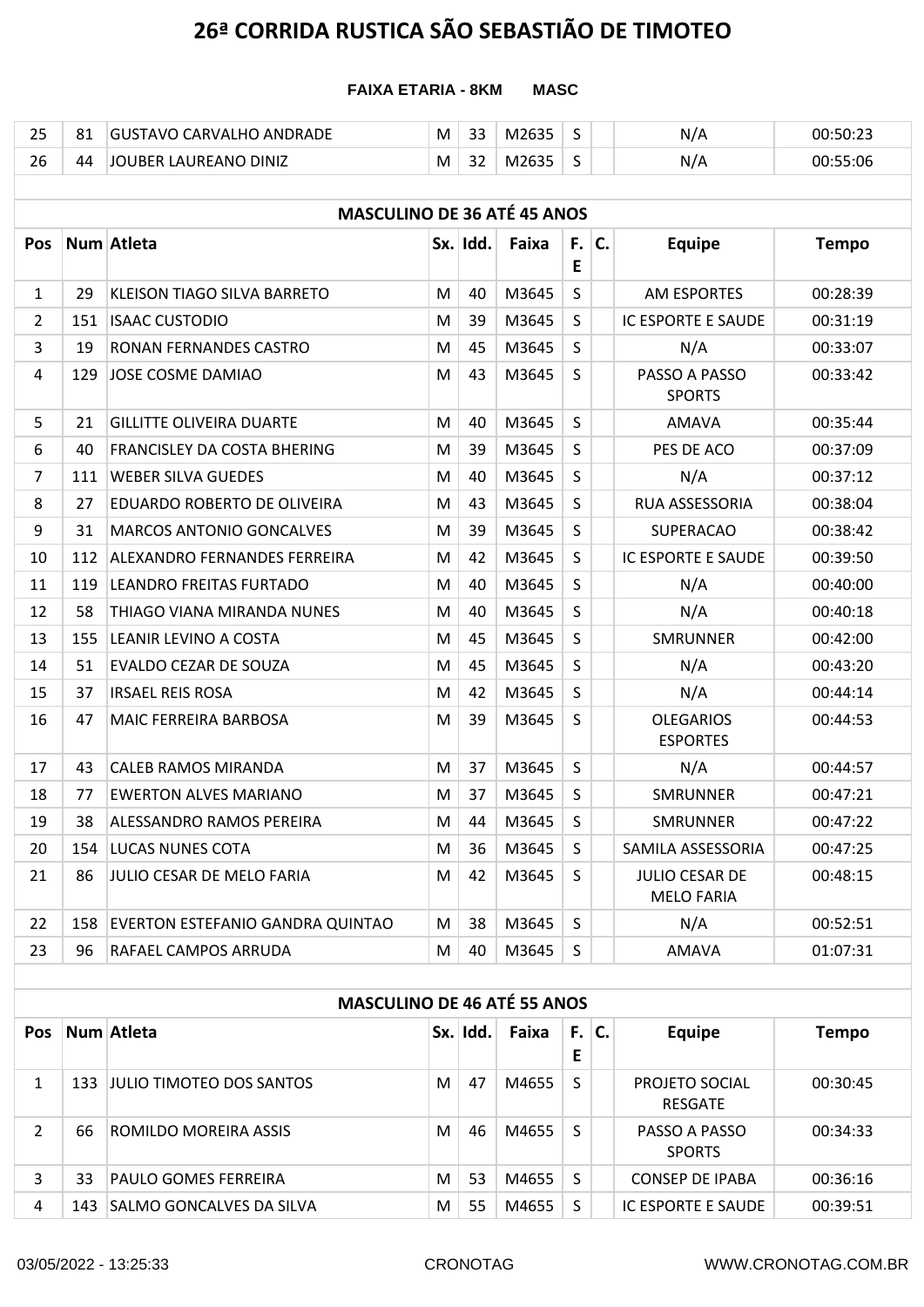#### **FAIXA ETARIA - 8KM MASC**

| 5  | 105  | VANDERLEI DE ALMEIDA BATISTA   | M | 54 | M4655 |   | <b>ECOIMPACTO</b>              | 00:40:11 |
|----|------|--------------------------------|---|----|-------|---|--------------------------------|----------|
| 6  | 123  | <b>FABIO DE OLIVEIRA ALVES</b> | M | 51 | M4655 | S | IC ESPORTE E SAUDE             | 00:42:56 |
|    | 72   | DANIEL GERALDO PEREIRA         | M | 55 | M4655 | S | PASSO A PASSO<br><b>SPORTS</b> | 00:43:28 |
| 8  | 30   | <b>MARCOS IWAO ITO</b>         | M | 50 | M4655 | S | N/A                            | 00:45:56 |
| 9  | 131  | JOSEMAR PEREIRA DA SILVA       | M | 53 | M4655 | S | IC ESPORTE E SAUDE             | 00:54:40 |
| 10 | 128. | JOSE CARLOS DE SOUZA REIS      | M | 47 | M4655 |   | N/A                            | 01:01:01 |
| 11 | 55   | WANTUIR ARAUJO SOUZA           | M | 52 | M4655 | S | N/A                            | 01:07:31 |

### **MASCULINO DE 56 ATÉ 65 ANOS**

| Pos            |     | Num Atleta                            |   | Sx. Idd. | Faixa | F.I<br>Е | C. | <b>Equipe</b>                             | <b>Tempo</b> |
|----------------|-----|---------------------------------------|---|----------|-------|----------|----|-------------------------------------------|--------------|
| $\mathbf{1}$   | 53. | JOAO BATISTA DA MATA                  | M | 58       | M5665 | S.       |    | <b>ACORF</b>                              | 00:31:32     |
| $\overline{2}$ | 150 | JOAO BOSCO DE SOUZA                   | M | 64       | M5665 | S.       |    | <b>IC ESPORTE E SAUDE</b>                 | 00:33:42     |
| 3              | 130 | JOSE DOMINGOS DE REZENDE              | M | 57       | M5665 | S.       |    | <b>IC ESPORTE E SAUDE</b>                 | 00:34:35     |
| 4              | 170 | ROBERTO CARLOS SANTOS OLIVEIRA        | M | 57       | M5665 | S.       |    | <b>FABIO LIMA</b>                         | 00:35:20     |
| 5              | 139 | MAGNO ANTONIO DE OLIVEIRA             | M | 58       | M5665 | S.       |    | PASSO A PASSO<br><b>SPORTS</b>            | 00:37:20     |
| 6              | 36  | PEDRO DE MAGALHAES                    | M | 64       | M5665 | S.       |    | N/A                                       | 00:38:03     |
| $\overline{7}$ | 165 | <b>MAURO CALIXTO VIEIRA</b>           | M | 60       | M5665 | S.       |    | PASSO A PASSO<br><b>SPORTS</b>            | 00:38:27     |
| 8              | 65  | <b>GERALDO MAJELA DE SA</b>           | M | 58       | M5665 | S.       |    | PASSO A PASSO<br><b>SPORTS</b>            | 00:38:49     |
| 9              | 144 | SEBASTIAO CANDIDO DA SILVEIRA         | M | 56       | M5665 | S.       |    | <b>IC ESPORTE E SAUDE</b>                 | 00:41:40     |
| 10             | 98  | <b>MARCIO RODRIGUES RIBEIRO</b>       | M | 60       | M5665 | S.       |    | N/A                                       | 00:43:33     |
| 11             | 106 | <b>WANDERLEI ROMAO</b>                | M | 56       | M5665 | S.       |    | <b>ECOIMPACTO</b>                         | 00:44:08     |
| 12             | 79  | <b>GERALDO EULER TINOCO</b>           | M | 56       | M5665 | S.       |    | N/A                                       | 00:45:07     |
| 13             | 117 | ANTONIO CARLOS DA COSTA ALMEIDA       | M | 64       | M5665 | S.       |    | ALMEIDA                                   | 00:52:50     |
| 14             | 45  | JULIO CESAR LOBAO VINICI ARAUJO SILVA | M | 58       | M5665 | S.       |    | <b>JULIO CESAR ARAUJO</b><br><b>SILVA</b> | 00:54:39     |

### **MASCULINO DE 66 ATÉ 75 ANOS Pos Num Atleta Sx. Idd. Faixa F. C. E C. Equipe Tempo** 1 153 WALDIR RIBEIRO M 68 M6675 S IC ESPORTE E SAUDE 00:36:12 2 127 EDGAR CORREA FILHO M 66 M6675 S IC ESPORTE E SAUDE 00:39:48 3 48 HELIO MIRANDA DE ALMEIDA M 66 M6675 S ACOEF 00:41:49 4 149 MANOEL MARTINS DE PAIVA JUNIOR MOTHER 1999 M6675 S INCESPORTE E SAUDE 00:48:32 5 164 JESUS FERRAZ BARBOSA M 74 M6675 S AMAVA 00:49:09